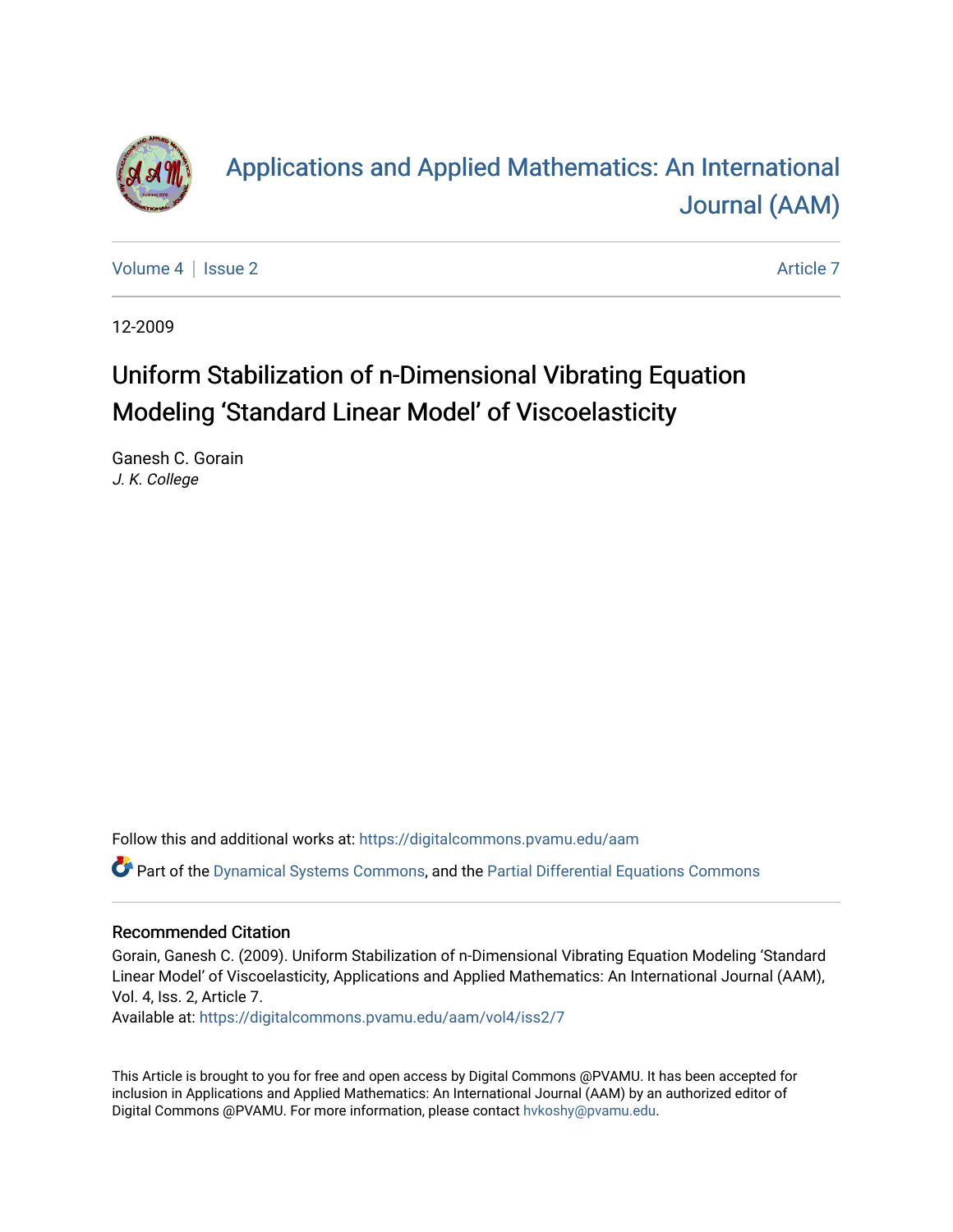

Available at http://pvamu.edu/aam Appl. Appl. Math. **ISSN: 1932-9466** **Applications and Applied Mathematics:**  An International Journal **(AAM)** 

#### **Vol. 4, Issue 2 (December 2009), pp. 314 – 328**  (Previously, Vol. 4, No.2)

## **Uniform Stabilization of** *n***-Dimensional Vibrating Equation Modeling 'Standard Linear Model' of Viscoelasticity**

**Ganesh C. Gorain** 

Department of Mathematics J. K. College Purulia, West Bengal 723 101, INDIA E-mail: ggorain@yahoo.co.in, ggorain@rediffmail.com

Received: July 8, 2009; Accepted: November 23, 2009

## **Abstract**

In this paper, we deal with the elastic vibrations of flexible structures modeled by the 'standard linear model' of viscoelasticity in *n*-dimensional space. We study the uniform exponential stabilization of such kind of vibrations after incorporating separately very small amount of passive viscous damping and internal material damping of Kelvin-Viogt type in the model. Explicit forms of exponential energy decay rates are obtained by a direct method, for the solution of such boundary value problems without having to introduce any boundary feedback.

**Keywords:** Uniform stabilization; Kelvin-Voigt damping; Standard linear model of viscoelasticity; Exponential energy decay estimate

**MSC 2000 No.:** 35L35, 37L15, 74H55, 93D20

## **1. Introduction and Mathematical Formulation**

The mathematical theory of stabilization of distributed parameter system is currently a subject of interest in several practical fields. In fact, recent studies on stabilization of mechanical systems have gained in importance due to application of vibration control in various structural elements. The dynamics of linear vibrations of elastic structure are mathematically governed by the wave equation

$$
y''(x,t) = c^2 \Delta y(x,t) \tag{1}
$$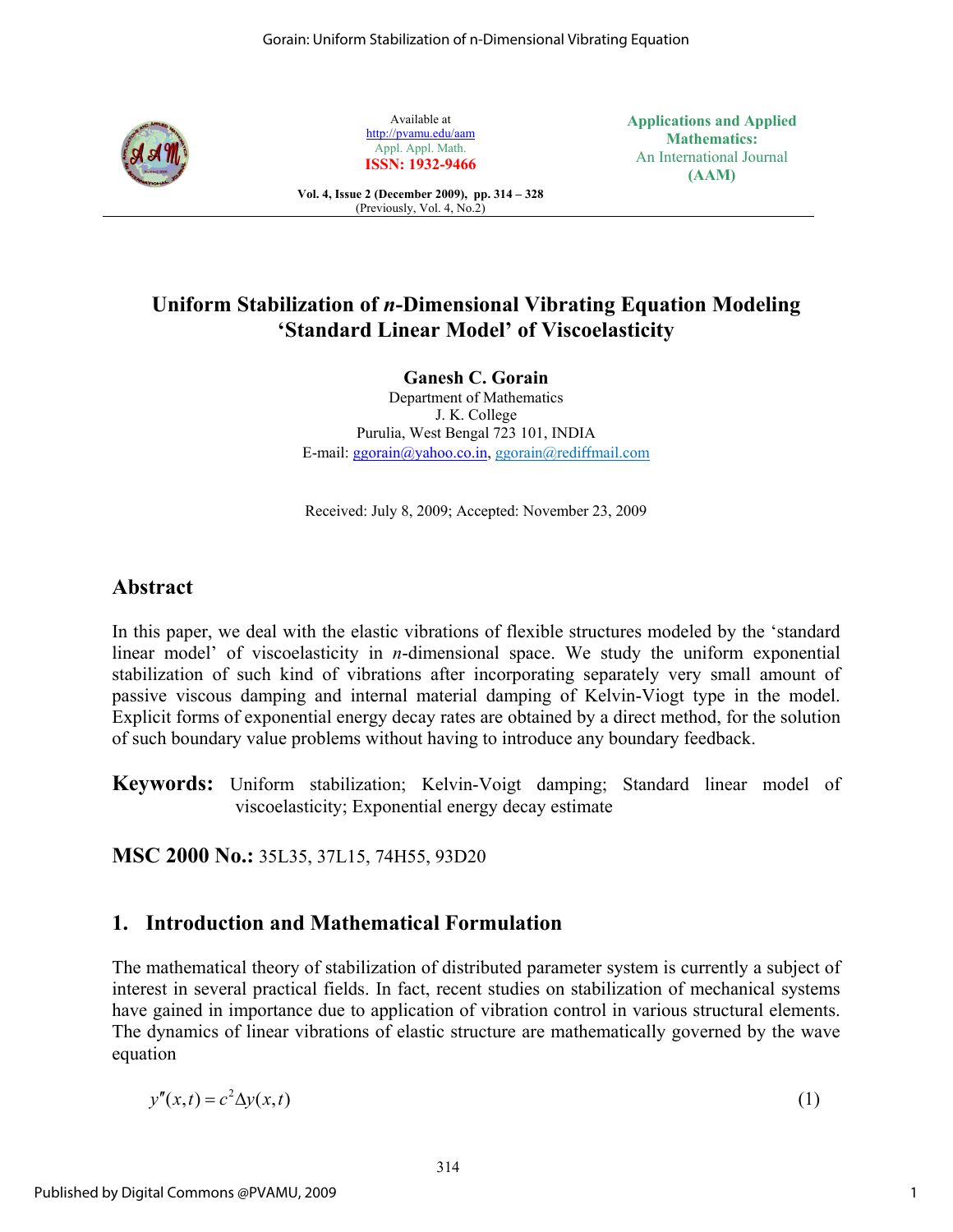in some suitable domain, where  $\Delta$  denotes the Laplacian taken in space variable *x*, prime ( $\prime$ ) the differentiation with respect to time coordinate  $t$  and  $c > 0$  is the constant wave velocity. The dynamical equation (1) is formulated on the basis of Hook's law, in which stress  $\sigma$  is simply proportional to strain *e*, that means  $\sigma = Ee$ , *E* being the Young's modulus of the elastic structure. But the dynamics of elastic vibrations of flexible structures are actually nonlinear in practice. It is rather cumbersome for analytical treatment of a non-linear problem and then the result so obtained will not generally in precise form. The linearized mathematical models which describe a true physical phenomenon almost accurately to some extent are much sought after purely for simplicity and for concise results.

In this paper, we are looking into a more realistic linear model of nonlinear vibrations of elastic structure commonly known as the 'standard linear model' of viscoelasticity (cf. Fung (1968)), in which stress  $\sigma$  is not simply proportional to strain  $e$ . In this model, a linear spring is connected in series with a combination of another linear spring and a dashpot in parallel and the corresponding stress-strain formula of the elastic structure is described by the constitutive relation (cf. Fung (1968) and Rabotnov (1980))

$$
\sigma + \lambda \sigma' = E(e + \mu e'). \tag{2}
$$

Here  $\lambda$ ,  $\mu$  are small constants satisfying  $0 < \lambda < \mu$ . As a result, the dynamics of vibrations of the elastic structures are governed more accurately by the third order differential equation

$$
y''(x,t) + \lambda y'''(x,t) = c^2 \left( \Delta y(x,t) + \mu \Delta y'(x,t) \right)
$$
\n(3)

than the simple wave equation. Our aim is to study stabilization of the mathematical problem (3) in a domain  $\Omega \times \mathbb{R}^+$ , under undamped mixed boundary conditions

$$
y=0
$$
 on  $\Gamma_0 \times \mathbb{R}^+$ ,  $\frac{\partial y}{\partial v} = 0$  on  $\Gamma_1 \times \mathbb{R}^+$  (4)

together with the initial conditions

$$
y(x, 0) = y_0(x), y'(x, 0) = y_1(x)
$$
 and  $y''(x, 0) = y_2(x)$  in  $\Omega$ , (5)

where  $\Omega$  is a bounded connected set in  $\mathbb{R}^n$  ( $n \ge 1$ ) having a smooth boundary  $\Gamma = \partial \Omega$ , consisting of two parts  $\Gamma_0$  and  $\Gamma_1$  such that  $\Gamma = \overline{\Gamma}_0 \cup \overline{\Gamma}_1$  and  $\overline{\Gamma}_0 \cap \overline{\Gamma}_1 = \emptyset$ . Here, *v* denotes the unit normal of Γ pointing towards exterior of Ω and  $\mathbb{R}^+ := (0, \infty)$ .

Theoretical studies on uniform energy decay at exponential rate of vibrating structures modeled by 'standard linear model' of viscoelasticity have become extremely important for the purpose of design of various material structures. Physically, the partial differential equation (3) occurs in the study of vibrations of a elastic structure modeling 'standard linear model' of viscoelasticity in a bounded domain in  $\mathbb{R}^n$ . The constitutive relation (2) provides the dynamics of vibrations of a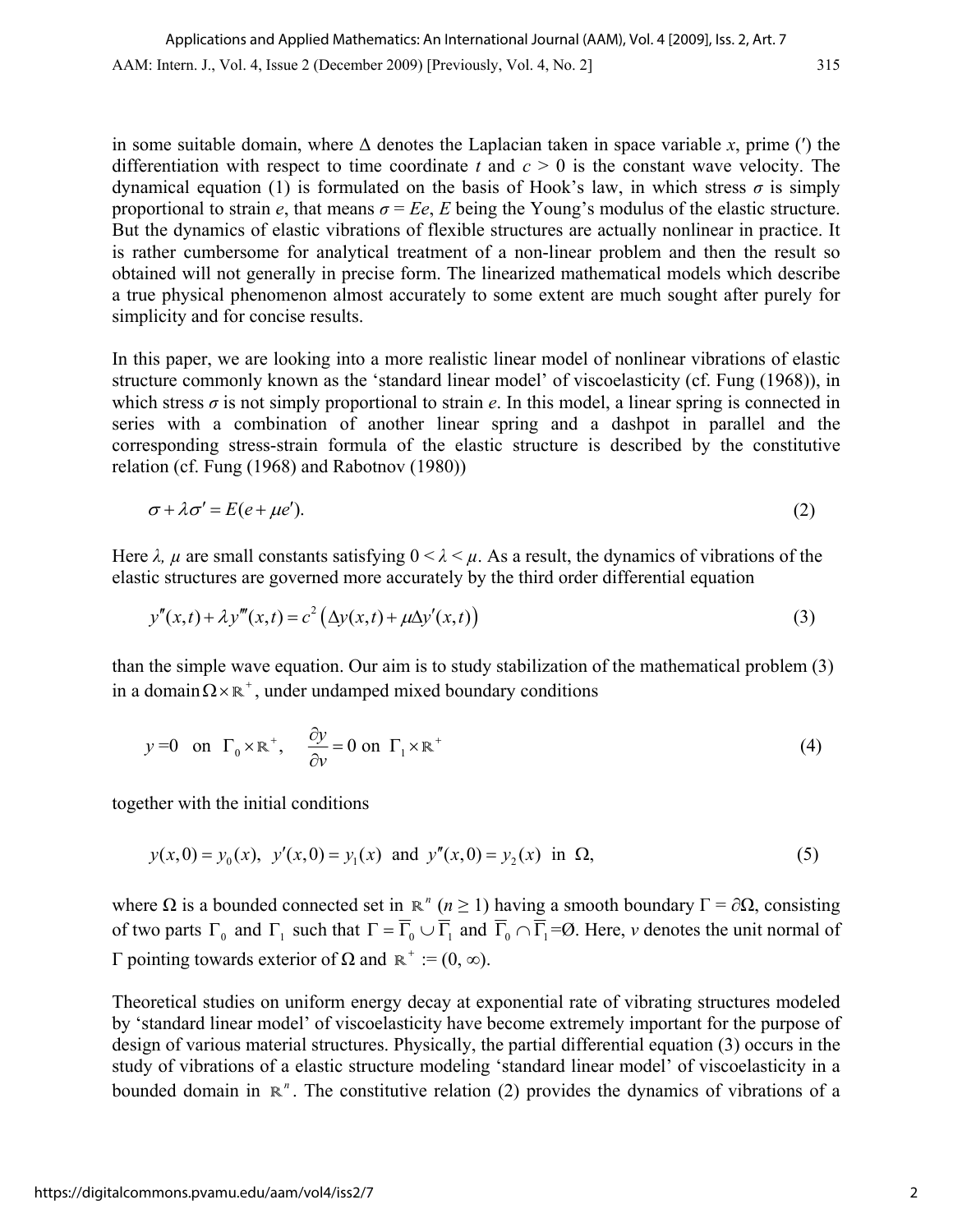real elastic material better than ordinary Hooke's Law (cf. Fung (1968) and Rabotnov (1980)). The boundary conditions considered here are of mixed Dirichlet and Neumann type, and the boundary is absolutely free from any action on it. Such kind of boundary conditions was used by Gorain (1997), (2006), (2007) to establish uniform stability results of an internally damped wave and a nonlinear Kirchhoff wave in a bounded domain in  $\mathbb{R}^n$ . The mathematical model like (3) was studied earlier by Bose and Gorain (1998) incorporating a viscous feedback damping on the boundary  $\Gamma$ .

Now, for the sake of simplicity, we set

$$
u = y + \lambda y'.
$$
 (6)

The equivalent form of the governing differential equation (3) is then

$$
u'' = c^2 \Delta u + c^2 (\mu - \lambda) \Delta y' \quad \text{in } \Omega \times \mathbb{R}^+.
$$
 (7)

The corresponding boundary conditions in (4) become

$$
u = 0
$$
 on  $\Gamma_0 \times \mathbb{R}^+$ ,  $\frac{\partial u}{\partial v} = 0$  on  $\Gamma_1 \times \mathbb{R}^+$  (8)

and the initial conditions in (5) reduce to

$$
u(x, 0) = u_0(x)
$$
 and  $u'(x, 0) = u_1(x)$  in  $\Omega$ , (9)

where

$$
u_0 = y_0 + \lambda y_1 \quad \text{and} \quad u_1 = y_1 + \lambda y_2 \text{ in } \Omega,
$$
 (10)

by virtue of  $(6)$ . The corresponding system  $(7)-(9)$  together with the relation  $(6)$  is thus equivalent to the original system (3)–(5).

There has been extensive work in the last two decades on the problems of boundary stabilization for the solution of wave equation in a bounded domain by means of uniform energy decay estimate (cf. Chen (1981), Chen and Zhou (1990), Komornik (1991), Komornik and Zuazua (1990), Lagnese (1988), Lions (1988) and the references therein). All their investigations have shown the stability of wave equation, clamped at one end and a feedback viscous damping at the other end. On the contrary, the problem of viscoelastic structure of Kelvin-Voigt model with a movable mass and a viscous damper at the held end is treated by Gorain and Bose (1998), (2002) for torsional and flexural modes of vibrations.

Recent advances in material sciences have provided new means for the suppression of vibrations of elastic structures. The three most common classes of vibration control mechanism are of passive, active and hybrid type. In fact, the passive vibration control mechanism plays an important role for the suppression of vibrations, which uses resistive device that absorbs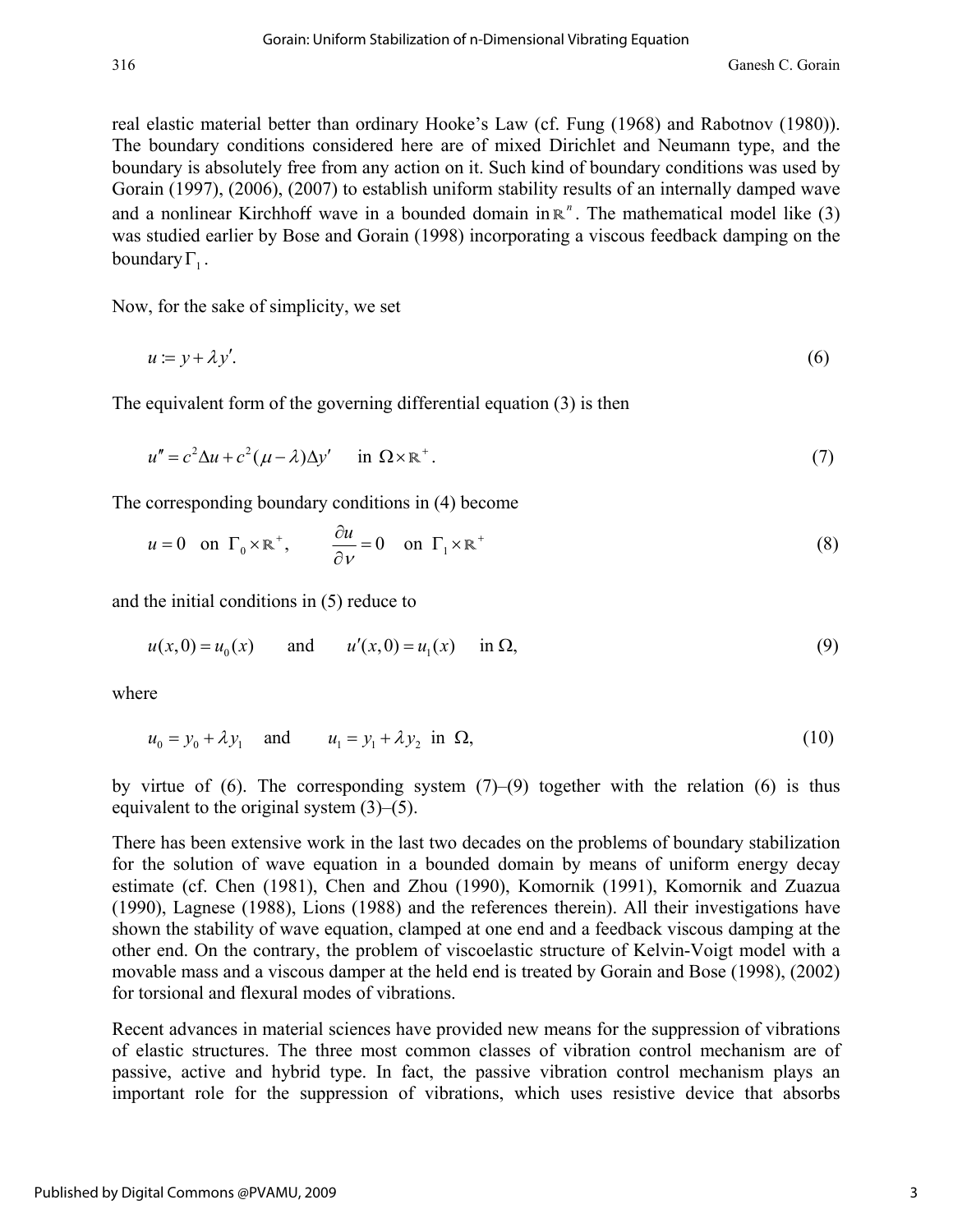vibration energy. Viewed in the context of recent developments, we are concerned about uniform stabilization of two mathematical problems governed by the following partial differential equations and the boundary-initial conditions:

$$
u'' + 2\delta u' = c^2 \Delta u + c^2 (\mu - \lambda) \Delta y' \quad \text{in } \Omega \times \mathbb{R}^+.
$$
 (11)

$$
u = 0
$$
 on  $\Gamma_0 \times \mathbb{R}^+$ ,  $\frac{\partial u}{\partial v} = 0$  on  $\Gamma_1 \times \mathbb{R}^+$  (12)

$$
u(x,0) = u_0(x), \qquad u'(x,0) = u_1(x) \qquad \text{in } \Omega,
$$
\n(13)

and

$$
u'' = c^2 \Delta u + c^2 (\mu - \lambda) \Delta y' + 2\beta \Delta u' \quad \text{in } \Omega \times \mathbb{R}^+.
$$
 (14)

$$
u = 0
$$
 on  $\Gamma_0 \times \mathbb{R}^+$ ,  $\frac{\partial u}{\partial v} = 0$  on  $\Gamma_1 \times \mathbb{R}^+$  (15)

$$
u(x,0) = u_0(x), \qquad u'(x,0) = u_1(x) \qquad \text{in } \Omega,
$$
\n(16)

where the parameters  $\delta$  > 0,  $\beta$  > 0 are very small constants and *u* is related by *y* according to (6). The term  $2\delta u'$  in (11) is the distributed damping of passive viscous type where as the term  $2\beta\Delta u'$  in (14) is the internal damping of Kelvin-Voigt type of the structure. In fact, the internal material damping mechanism usually non-linear in nature is always present, however small it may be, in real materials (cf. Christensen (1971)) as long as the system vibrates. The most acceptable two linearized forms of that are incorporated here, for just to avoid the non-linearity.

In this paper, we proceed with the idea as in Gorain (2006) to study separately, the uniform stabilization of above two mathematical systems  $(11)–(13)$  and  $(14)–(16)$ . In other words, we wish to show exponential decay of the energy functional *E*: [0,  $\infty$ )  $\rightarrow$  [0,  $\infty$ ) defined by (cf. Bose and Gorain (1998))

$$
E(t) = \frac{1}{2} \int_{\Omega} [u'^2 + c^2 | \nabla u |^2 + c^2 \lambda (\mu - \lambda) | \nabla y' |^2] dx,
$$
 (17)

for every solution of the systems  $(11)–(13)$  and  $(14)–(16)$  separately. To establish such a result, our approach is to be a direct method by constructing suitable Lyapunov functional related to the energy functional E, without going through the literature of semigroup theory (cf. Pazy (1983)).

In the sequel, we use following two inequalities: For any real number  $\alpha > 0$ , we have by the Cauchy-Schwartz's inequality

$$
|f \cdot g| \le \frac{1}{2\alpha} (|f|^2 + \alpha^2 |g|^2). \tag{18}
$$

Let *k* be the smallest positive constant independent of *t* (depends only on  $\Omega$ ) satisfying the Poincaré inequality (cf. Aubin (1979))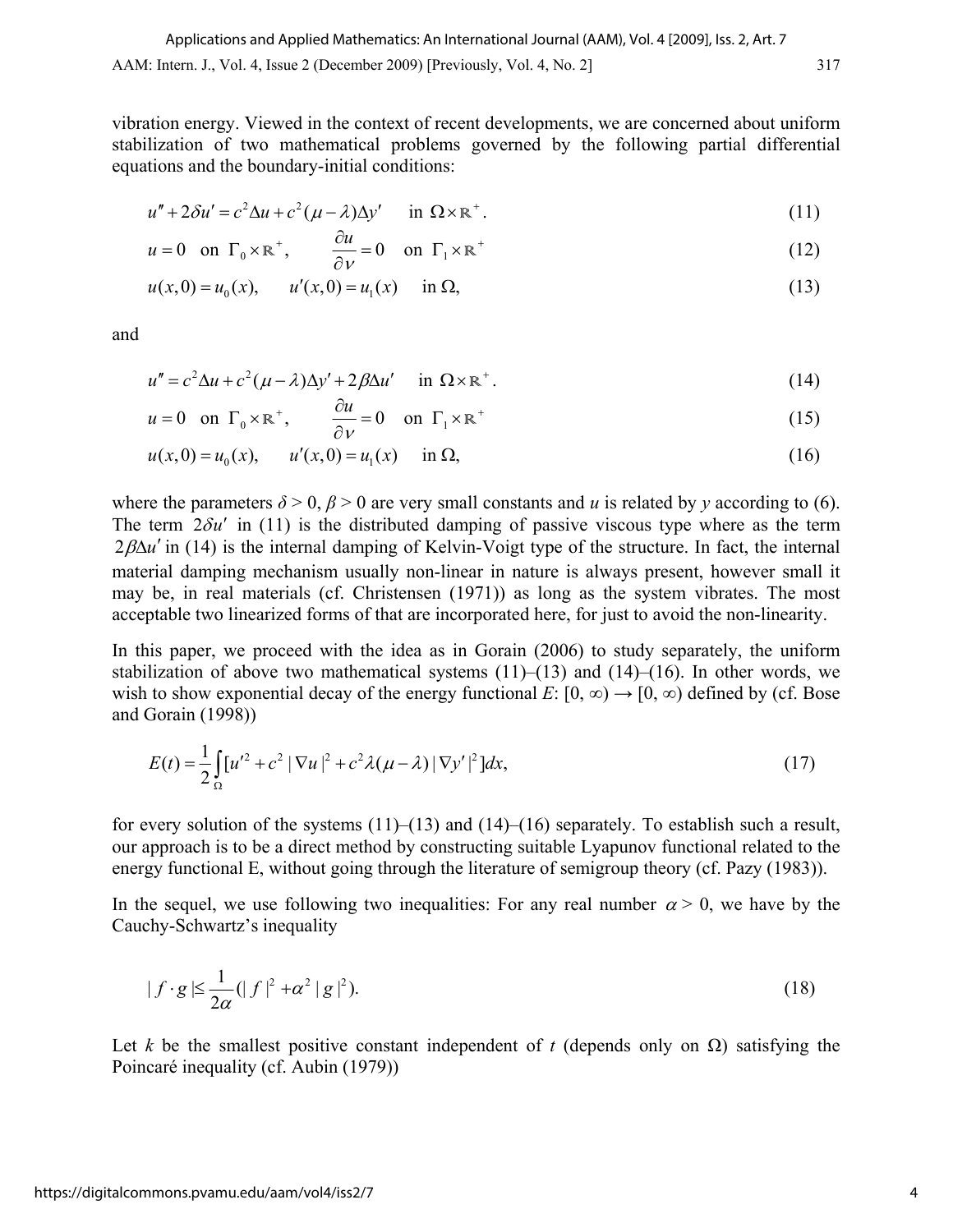318 Ganesh C. Gorain

$$
\int_{\Omega} u^2 dx \le k \int_{\Omega} |\nabla u|^2 dx,
$$
\n(19)

for every  $u \in H^1_{\Gamma_0}(\Omega)$ , where  $H^1_{\Gamma_0}(\Omega) = \{u \in H^1(\Omega) \mid u = 0 \text{ on } \Gamma_0\}$ , the subspace of the classical Sobolev space  $H^1(\Omega)$  of real valued functions of order one.

For example, let  $u(x, t)$  be a function defined on [0, *L*]  $\times \mathbb{R}^+$  with  $u(0, t) = u(L, t) = 0$  for all  $t \in \mathbb{R}^+$ , then Poincaré type Scheffer's inequality (cf. Mitrinović et al. (1991)) yields

$$
\int_{0}^{L} u^{2} dx \le \frac{L^{2}}{\pi^{2}} \int_{0}^{L} \left(\frac{\partial u}{\partial x}\right)^{2} dx,
$$
\n(20)

which estimates a value 2 2 *L*  $\frac{E}{\pi^2}$  for the constant *k* depending on the interval [0, *L*].

## **2. Uniform Stability on Account of Passive Viscous Damping**

Taking time derivative of (17) and using the governing equation (11), we obtain

$$
E'(t) = c^2 \int_{\Omega} \left[ u' \left( \Delta u + (\mu - \lambda) \Delta y' \right) + (\nabla u \cdot \nabla u') + \lambda (\mu - \lambda) (\nabla y' \cdot \nabla y'') \right] dx - 2 \delta \int_{\Omega} (u')^2 dx.
$$

Applying Green's formula, we get

$$
E'(t) = c^2 \int_{\Gamma} u' \left[ \frac{\partial u}{\partial v} + (\mu - \lambda) \frac{\partial y'}{\partial v} \right] d\Gamma
$$
  
+  $c^2 (\mu - \lambda) \int_{\Omega} [\lambda (\nabla y' \cdot \nabla y'') - (\nabla u' \cdot \nabla y')] dx - 2 \delta \int_{\Omega} (u')^2 dx.$ 

Using the relation (6) and the boundary conditions (12), we finally obtain

$$
E'(t) = -c^2(\mu - \lambda) \int_{\Omega} |\nabla y'|^2 dx - 2\delta \int_{\Omega} (u')^2 dx \qquad \forall \ t \in \mathbb{R}^+.
$$
 (21)

Thus, it follows from (21) that  $E'(t) < 0$  for every  $t \in \mathbb{R}^+$ , which implies that energy *E* of the system  $(11)$ – $(13)$  is a decreasing function of time and hence as a whole, the system  $(11)$ – $(13)$  is energy dissipating. Hence, we have

$$
E(t) < E(0) \qquad \forall \quad t \in \mathbb{R}^+, \tag{22}
$$

where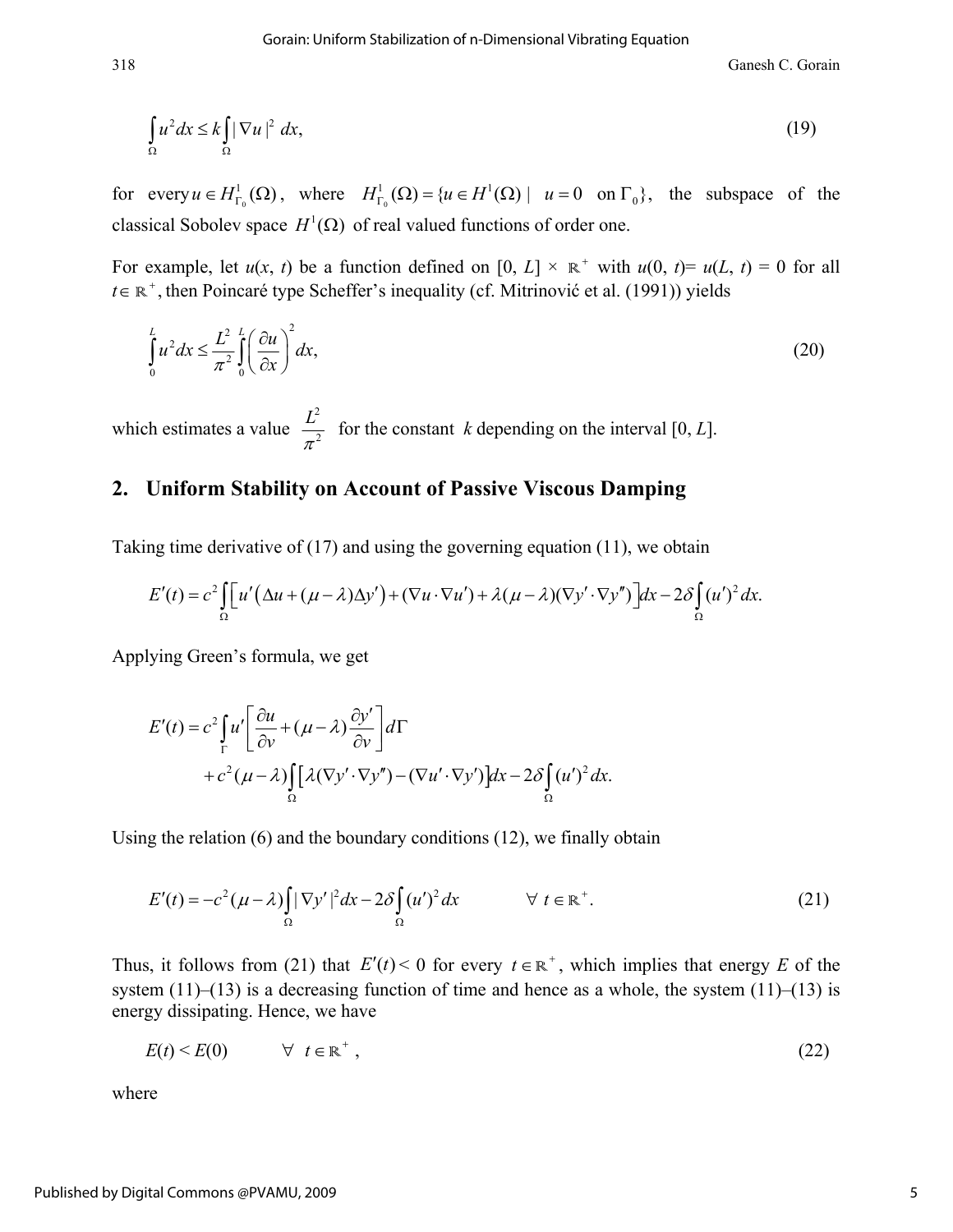$$
E(0) = \frac{1}{2} \int_{\Omega} \left[ (u_1)^2 + c^2 |\nabla u_0|^2 + c^2 \lambda (\mu - \lambda) |\nabla y_1|^2 \right] dx.
$$
 (23)

**Remark 2.1:** According to the definition of  $u_0$  and  $u_1$  in (10), it is clear that  $E(0) < \infty$  for every initial data  $y_0 \in H^1_{\Gamma_0}(\Omega)$ ,  $y_1 \in H^1_{\Gamma_0}(\Omega)$  and  $y_2 \in L^2(\Omega)$ . Because, in this case,

$$
\int_{\Omega} |\nabla y_0|^2 dx < \infty, \int_{\Omega} |\nabla y_1|^2 dx < \infty, \text{ and } \int_{\Omega} (y_1)^2 dx < \infty
$$

and, hence,

$$
u_0 \in H^1_{\Gamma_0}(\Omega)
$$
 and  $u_1 \in L^2(\Omega)$ .

As the system evolves from its initial state  $\{u_0, u_1\}$ , the energy  $E(t)$  at any time  $t \in \mathbb{R}^+$ diminishes from its initial value *E*(0) driven by the work done by the small passive viscous damping. The uniform stability of the system  $(11)$ – $(13)$  by means of exponential energy decay estimate can be obtained by the following theorem.

**Theorem 2.1.:** If  $y = y(x, t)$  be a solution of the system (11) – (13) with initial values  $0 \t 0 \t 1 \t 10$  $y_0 \in H^1_{\Gamma_0}(\Omega)$ ,  $y_1 \in H^1_{\Gamma_0}(\Omega)$  and  $y_2 \in L^2(\Omega)$ , then the energy  $E(t)$  of the system decays uniformly exponentially with time, that means

$$
E(t) < M_{\delta} \exp(-\xi_{\delta}t)E(0) \qquad \forall \ t \in \mathbb{R}^+, \tag{24}
$$

for some finite reals  $M_{\delta} > 1$  and  $\xi_{\delta} > 0$  defined later, both dependent on the damping parameter *δ*.

Firstly, we establish the following lemma:

**Lemma 2.1.:** For every solution  $y = y(x, t)$  of the system (11)−(13), the time derivative of the functional *G*<sup>δ</sup> (cf. Bose and Gorain (1998), Gorain (2006), Komornik and Zuazua  $(1990)$ ) defined by

$$
G_{\delta}(t) = \int_{\Omega} \left[ uu' + \delta u^2 + \frac{c^2}{2} (\mu - \lambda) |\nabla y|^2 \right] dx
$$
 (25)

satisfies

$$
G'_{\delta}(t) = 2\int_{\Omega} (u')^2 dx - 2E(t) \qquad \forall t \in \mathbb{R}^+.
$$
 (26)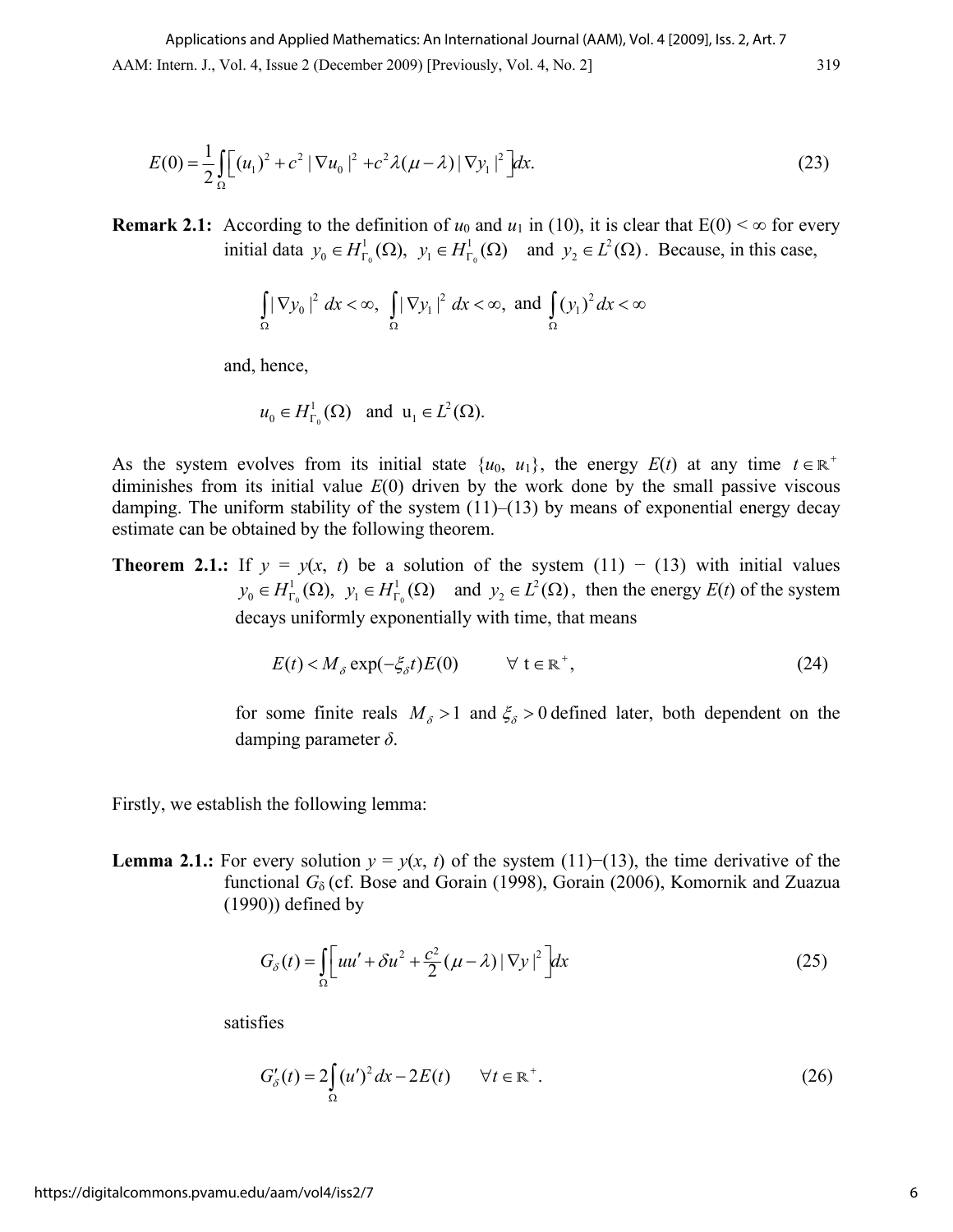#### *Proof:*

If we differentiate (25) with respect to  $t$  and replace  $u''$  by the relation (11), then

$$
G'_{\delta}(t) = c^2 \int_{\Omega} \left[ u \left( \Delta u + (\mu - \lambda) \Delta y' \right) + (\mu - \lambda) (\nabla y \cdot \nabla y') \right] dx + \int_{\Omega} (u')^2 dx.
$$

On application of Green's formula, the above gives

$$
G'_{\delta}(t) = c^2 \int_{\Gamma} u \left[ \frac{\partial u}{\partial v} + (\mu - \lambda) \frac{\partial y'}{\partial v} \right] d\Gamma - c^2 \int_{\Omega} \left[ \left( \nabla u + (\mu - \lambda) \nabla y' \right) \cdot \nabla u \right] dx
$$
  
+ 
$$
c^2 (\mu - \lambda) \int_{\Omega} \lambda (\nabla y \cdot \nabla y') dx + \int_{\Omega} (u')^2 dx.
$$
  
= 
$$
\int_{\Omega} \left[ (u')^2 - c^2 |\nabla u|^2 \right] dx - c^2 \lambda (\mu - \lambda) \int_{\Omega} |\nabla y'|^2 dx,
$$
 (27)

by the use of the boundary conditions (12) and the relation (6). Invoking  $E(t)$  as defined in (17) into (27), the lemma follows immediately.

#### *Proof of Theorem* **2.1:**

Proceeding as in Gorain (2006) (see also in Bose and Gorain (1998), Gorain (2006), Komornik (1991)), we define an energy like Lyapunov functional  $V_{\delta}$ : [0, ∞) → [0, ∞) by

$$
V_{\delta}(t) = E(t) + \delta G_{\delta}(t). \tag{28}
$$

With the help of  $(17)$  and  $(25)$ , the above can be written as

$$
V_{\delta}(t) = \frac{1}{2} \int_{\Omega} (u' + \delta u)^2 dx + \frac{1}{2} \delta^2 \int_{\Omega} u^2 dx
$$
  
+ 
$$
\frac{c^2}{2} \int_{\Omega} \left[ |\nabla u|^2 + \lambda (\mu - \lambda) |\nabla y'|^2 + \delta (\mu - \lambda) |\nabla y|^2 \right] dx \ge 0 \qquad \forall t \ge 0.
$$
 (29)

Now, using the inequalities (18) and (19), we can write

$$
\left| \int_{\Omega} u u' dx \right| \le \frac{\sqrt{k}}{2c} \int_{\Omega} \left[ (u')^2 + \frac{c^2}{k} u^2 \right] dx \le \frac{\sqrt{k}}{c} E(t)
$$
\n(30)

and

$$
0 \le \delta \int_{\Omega} u^2 dx \le \frac{2\delta k}{c^2} E(t) \qquad \forall t \ge 0.
$$
 (31)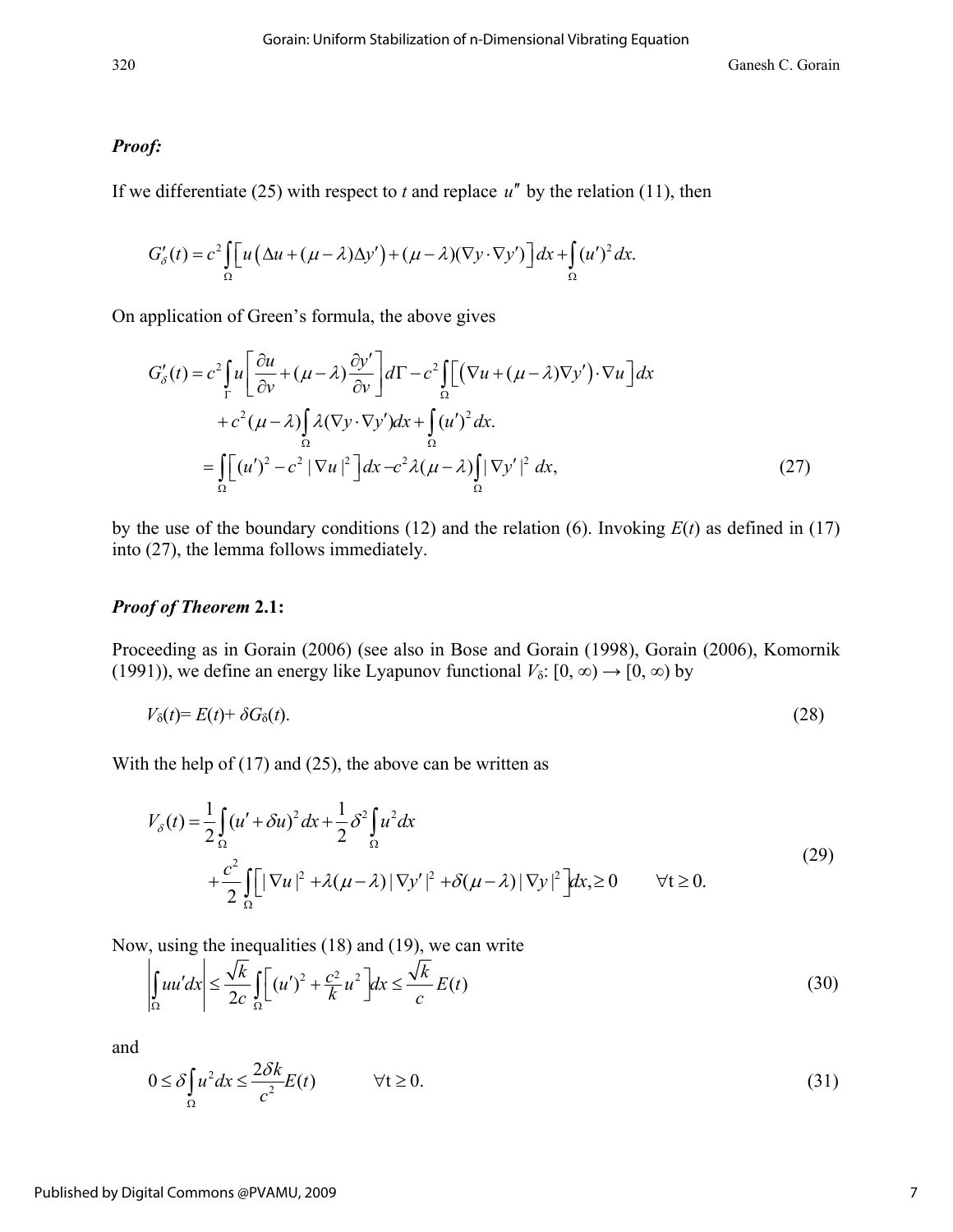Again by the relation (6), we can write

$$
|\nabla y|^2 = (\nabla u - \lambda \nabla y')^2 = |\nabla u|^2 + \lambda^2 |\nabla y'|^2 - 2\lambda (\nabla u \cdot \nabla y')
$$
  
\n
$$
\leq |\nabla u|^2 + \lambda^2 |\nabla y'|^2 + \frac{\lambda}{\mu - \lambda} \Big[ |\nabla u|^2 + (\mu - \lambda)^2 |\nabla y'|^2 \Big]
$$
  
\n
$$
= \frac{\mu}{\mu - \lambda} \Big[ |\nabla u|^2 + \lambda (\mu - \lambda) |\nabla y'|^2 \Big]
$$

by the help of the inequality (18). Hence,

$$
0 \le \frac{c^2}{2} (\mu - \lambda) \int_{\Omega} |\nabla y|^2 dx \le \mu E(t) \qquad \forall t \ge 0.
$$
 (32)

On account of the inequalities (30), (31) and (32),  $G_\delta$  (as defined by (25)) can be estimated as

$$
-\frac{\sqrt{k}}{c}E(t) \le G_{\delta}(t) \le \left(\frac{\sqrt{k}}{c} + \frac{2\delta k}{c^2} + \mu\right)E(t) \qquad \forall t \ge 0.
$$
 (33)

Hence, it follows from (28) that

$$
\left(1 - \frac{\sqrt{k}}{c} \delta\right) E(t) \le V_{\delta}(t) \le \left[1 + \left(\frac{\sqrt{k}}{c} + \mu\right) \delta + \frac{2k}{c^2} \delta^2\right] E(t), \qquad \forall t \ge 0. \tag{34}
$$

For smallness of  $\delta$ , we assume that

$$
\delta < \frac{c}{\sqrt{k}}\tag{35}
$$

so that (34) yields  $V_\delta(t) > 0$  for every  $t \geq 0$ .

Next, differentiating (28) with respect to t and using the expression (21) and the Lemma 2.1, we obtain

$$
V'_{\delta}(t) = -2\delta E(t) - c^2(\mu - \lambda) \int_{\Omega} |\nabla y'|^2 dx, \quad -2\delta E(t), \qquad \forall t \in \mathbb{R}^+.
$$

Invoking the right inequality of (34), we obtain the differential inequality

$$
V'_{\delta}(t) + \xi_{\delta} V_{\delta}(t) < 0, \quad \forall t \in \mathbb{R}^+,\tag{37}
$$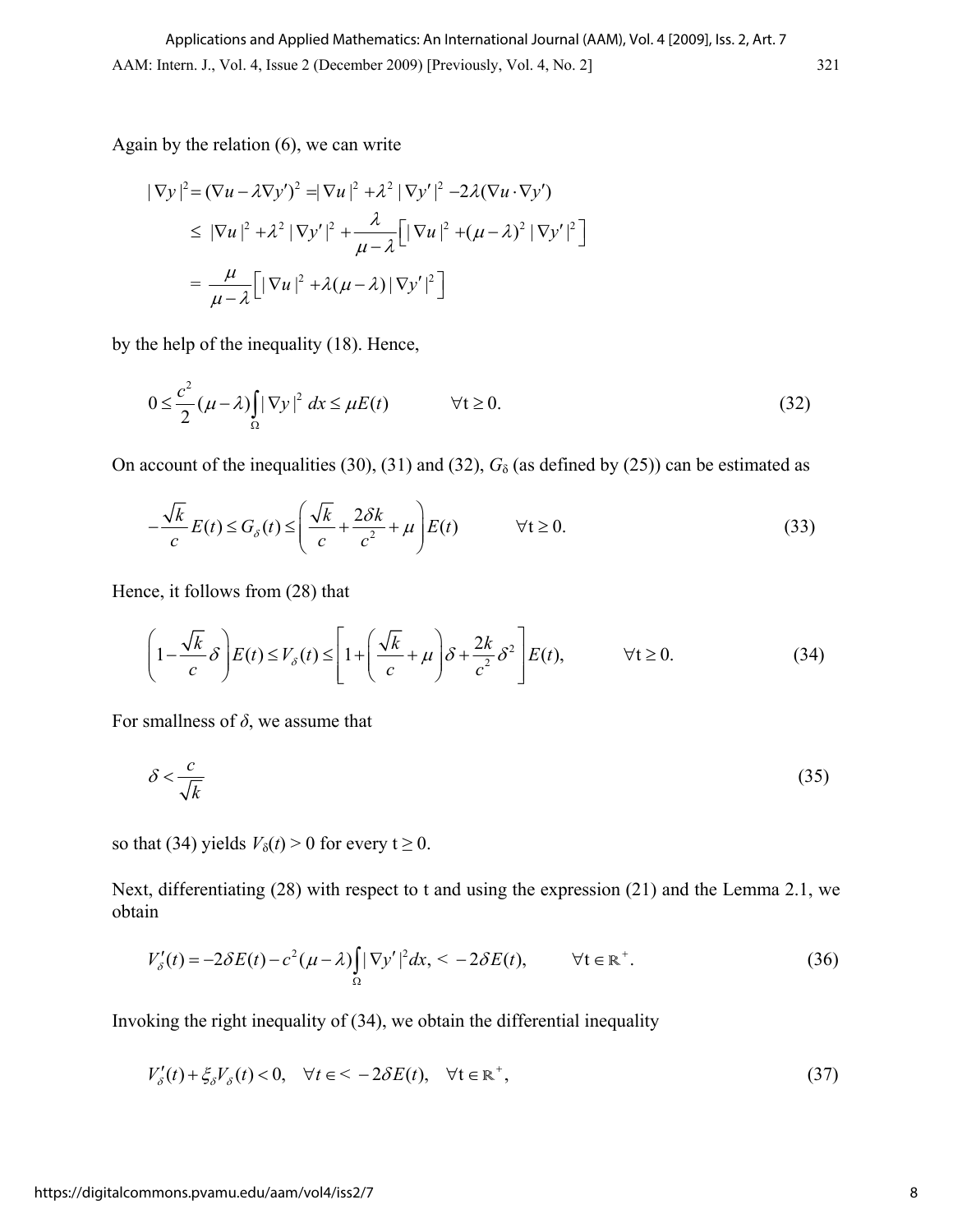322 Ganesh C. Gorain

where

$$
\xi_{\delta} = \frac{2\delta}{1 + (\frac{\sqrt{k}}{c} + \mu)\delta + \frac{2k}{c^2}\delta^2} > 0,
$$
\n(38)

the denominator of  $\zeta$ <sup>δ</sup> being a quadratic function of the passive viscous damping parameter *δ*. Multiplying (37) by  $exp(\xi_0 t)$  and integrating from 0 to *t*, we obtain the estimate

$$
V_{\delta}(t) < \exp(-\xi_{\delta}t)V_{\delta}(0) \qquad \forall t \in \mathbb{R}^+ \,. \tag{39}
$$

Again applying the inequality (34) in (39), we finally obtain for every  $\forall t \in \mathbb{R}^+$ ,

$$
E(t) < M_{\delta} \exp(-\xi_{\delta}t)E(0),\tag{40}
$$

where

$$
M_{\delta} = \frac{1 + \left(\frac{\sqrt{k}}{c} + \mu\right)\delta + \frac{2k}{c^2}\delta^2}{1 - \frac{\sqrt{k}}{c}\delta} > 1.
$$
\n<sup>(41)</sup>

Hence, the theorem.

**Remark 2.2.:** This result shows that the solution of the system decays uniformly exponentially with time, for every initial data  $y_0 \in H^1_{\Gamma_0}(\Omega)$ ,  $y_1 \in H^1_{\Gamma_0}(\Omega)$  and  $y_2 \in L^2(\Omega)$ . As the system is uniformly stable, it is controllable in particular, from an arbitrary initial state to a desired final state in the energy space. Again, the expression for *ξ*<sup>δ</sup> in (38) as a function of passive damping parameter  $\delta$  shows that decay rate will be maximum for 2 *c k*  $\delta = \frac{c}{\sqrt{2}}$ , satisfying the restriction given by (35). Because

$$
\frac{d\xi_{\delta}}{d\delta} = \frac{2(1 - \frac{2\delta^2 k}{c^2})}{\left[1 + \left(\frac{\sqrt{k}}{c} + \mu\right)\delta + \frac{2k}{c^2}\delta^2\right]^2},\tag{42}
$$

that implies  $\frac{d\zeta_{\delta}}{d\delta} = 0$  and  $\frac{d^2\zeta_{\delta}}{d\delta^2} < 0$  $\zeta_{\delta}$  0 and  $d^2 \zeta_{\delta}$  $\frac{\partial^2 \delta}{\partial \delta} = 0$  and  $\frac{d^2 \delta}{d \delta^2} < 0$  for 2 *c k*  $\delta = \frac{c}{\sqrt{2}}$ . The corresponding maximum

value of *ξ*<sup>δ</sup> is given by

$$
\xi_{\delta}(\max) = \frac{2c}{(2\sqrt{2}+1)\sqrt{k} + \mu c}
$$
\n(43)

and the value of  $M_{\delta}$  is, then,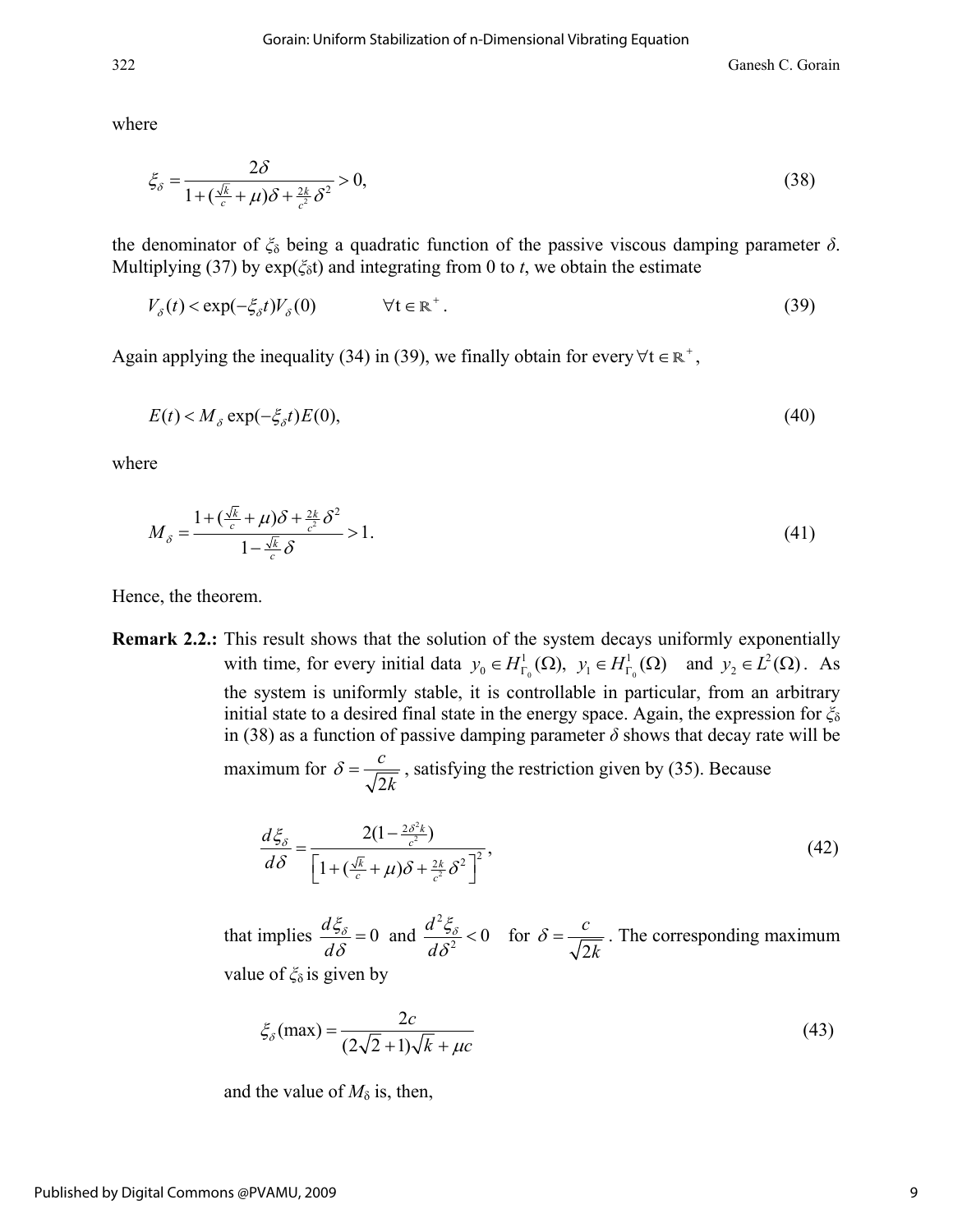$$
M_{\delta} = \frac{(2\sqrt{2} + 1)\sqrt{k} + \mu c}{(\sqrt{2} - 1)\sqrt{k}}.
$$
\n(44)

In practical cases, the value of the passive damping parameter  $\delta$  is much smaller than its upper bound  $\frac{c}{\sqrt{c}}$ *k* given in (35).

## **3. Uniform Stability on Account of Internal Damping of Kelvin-Voigt Type**

If we differentiate (17) with respect to time *t* and use the governing equation (14), then

$$
E'(t) = c^2 \int_{\Omega} \left[ u' \left( \Delta u + (\mu - \lambda) \Delta y' \right) + (\nabla u \cdot \nabla u') + \lambda (\mu - \lambda) (\nabla y' \cdot \nabla y'') \right] dx + 2 \beta \int_{\Omega} u' \Delta u' dx.
$$

Applying Green's formula, we have from above

$$
E'(t) = c^2 \int_{\Gamma} u' \left[ \frac{\partial u}{\partial v} + (\mu - \lambda) \frac{\partial y'}{\partial v} \right] d\Gamma + 2\beta \int_{\Gamma} u' \frac{\partial u'}{\partial v} d\Gamma
$$
  
+  $c^2 (\mu - \lambda) \int_{\Omega} [\lambda (\nabla y' \cdot \nabla y'') - (\nabla u' \cdot \nabla y')] dx - 2\beta \int_{\Omega} |\nabla u'|^2 dx.$ 

Using the boundary conditions in (15) and the relation (6), we finally get

$$
E'(t) = -c^2(\mu - \lambda) \int_{\Omega} |\nabla y'|^2 dx - 2\beta \int_{\Omega} |\nabla u'|^2 dx < 0, \qquad \forall \ t \in \mathbb{R}^+.
$$
 (45)

The negativity of right hand side of (45) shows that this system also is an energy dissipating and thus the system (14)–(16) is a non-conserving. So naturally, the question arises as to whether, the solution of this system also decays with time uniformly or not. An affirmative answer can be found by the following theorem.

**Theorem 3.1.:** If  $y = y(x, t)$  be a solution of the system (14) – (16) with initial values  $0 \sim 10$  $(y_0, y_1, y_2) \in H^1_{\Gamma_0}(\Omega) \times H^1_{\Gamma_0}(\Omega) \times L^2(\Omega)$ , then the solution of the system decays uniformly exponentially with time, that means,  $\forall t \in \mathbb{R}^+$ , the energy  $E(t)$ satisfies the result

$$
E(t) < M_{\beta} \exp(-\xi_{\beta}t)E(0),\tag{46}
$$

for some reals  $M_\beta > 1$  and  $\zeta_\beta > 0$  defined later, dependent on the damping parameter *β*.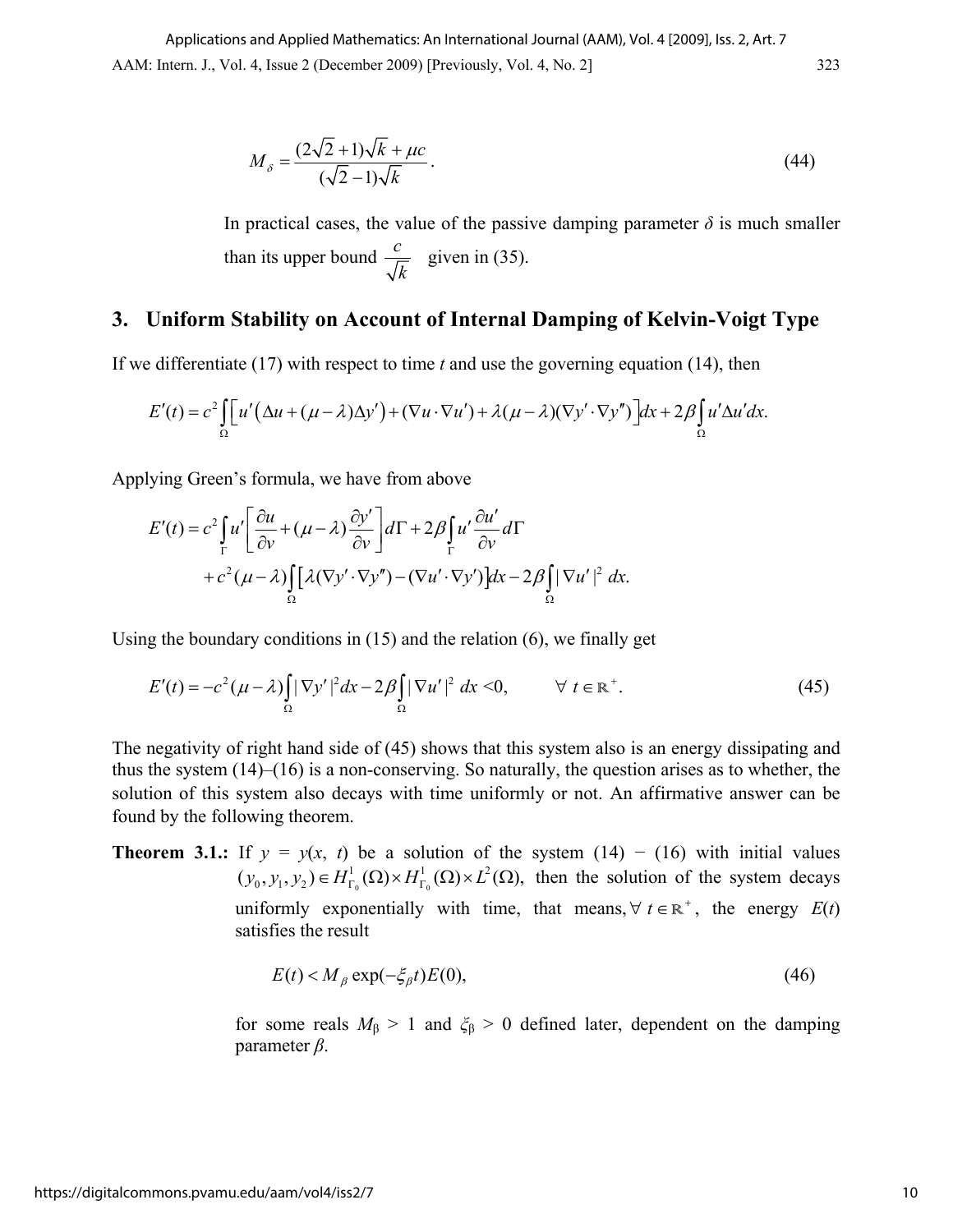Before establishing the theorem, we now prove the following lemma.

**Lemma 3.1.:** For every solution  $y = y(x, t)$  of the system (14)–(16), the time derivative of the functional *G*β (cf. Bose and Gorain (1998), Gorain (2006), Komornik and Zuazua (1990)) defined by

$$
G_{\beta}(t) = \int_{\Omega} \left[ uu' + \beta \left| \nabla u \right|^{2} + \frac{c^{2}}{2} (\mu - \lambda) \left| \nabla y \right|^{2} \right] dx \tag{47}
$$

satisfies

$$
G'_{\delta}(t) \le 2k \int_{\Omega} |\nabla u'|^2 dx - 2E(t), \qquad \forall t \in \mathbb{R}^+,
$$
\n(48)

where  $k$  is a constant defined by (19).

#### *Proof:*

A differentiation with respect to *t* of (47) gives

$$
G'_{\delta}(t) = c^2 \int_{\Omega} \left[ u \left( \Delta u + (\mu - \lambda) \Delta y' \right) + (\mu - \lambda) (\nabla y \cdot \nabla y') \right] dx
$$

$$
+ \int_{\Omega} \left[ (u')^2 + 2 \beta (u \Delta u' + \nabla u \cdot \nabla u') \right] dx
$$

by the use of (14). Applying Green's formula, we have

$$
G'_{\delta}(t) = c^2 \int_{\Gamma} u \left[ \frac{\partial u}{\partial v} + (\mu - \lambda) \frac{\partial y'}{\partial v} \right] d\Gamma + 2\beta \int_{\Gamma} u \frac{\partial u}{\partial v} d\Gamma - c^2 \int_{\Omega} \left[ (\nabla u + (\mu - \lambda) \nabla y') \cdot \nabla u \right] dx
$$
  
+  $c^2 (\mu - \lambda) \int_{\Omega} (\nabla y \cdot \nabla y') dx + \int_{\Omega} (u')^2 dx$   
=  $\int_{\Omega} \left[ (u')^2 - c^2 |\nabla u|^2 \right] dx - c^2 \lambda (\mu - \lambda) \int_{\Omega} |\nabla y'|^2 dx,$  (49)

where we have used the boundary conditions (15) and the relation (6). After introducing *E*(*t*) in (49), the lemma follows immediately.

#### *Proof of Theorem* **3.1:**

Proceeding as in the last section, we consider an energy like Lyapunov functional  $V_\beta$  : [0, ∞)  $\rightarrow$  $[0, \infty)$  by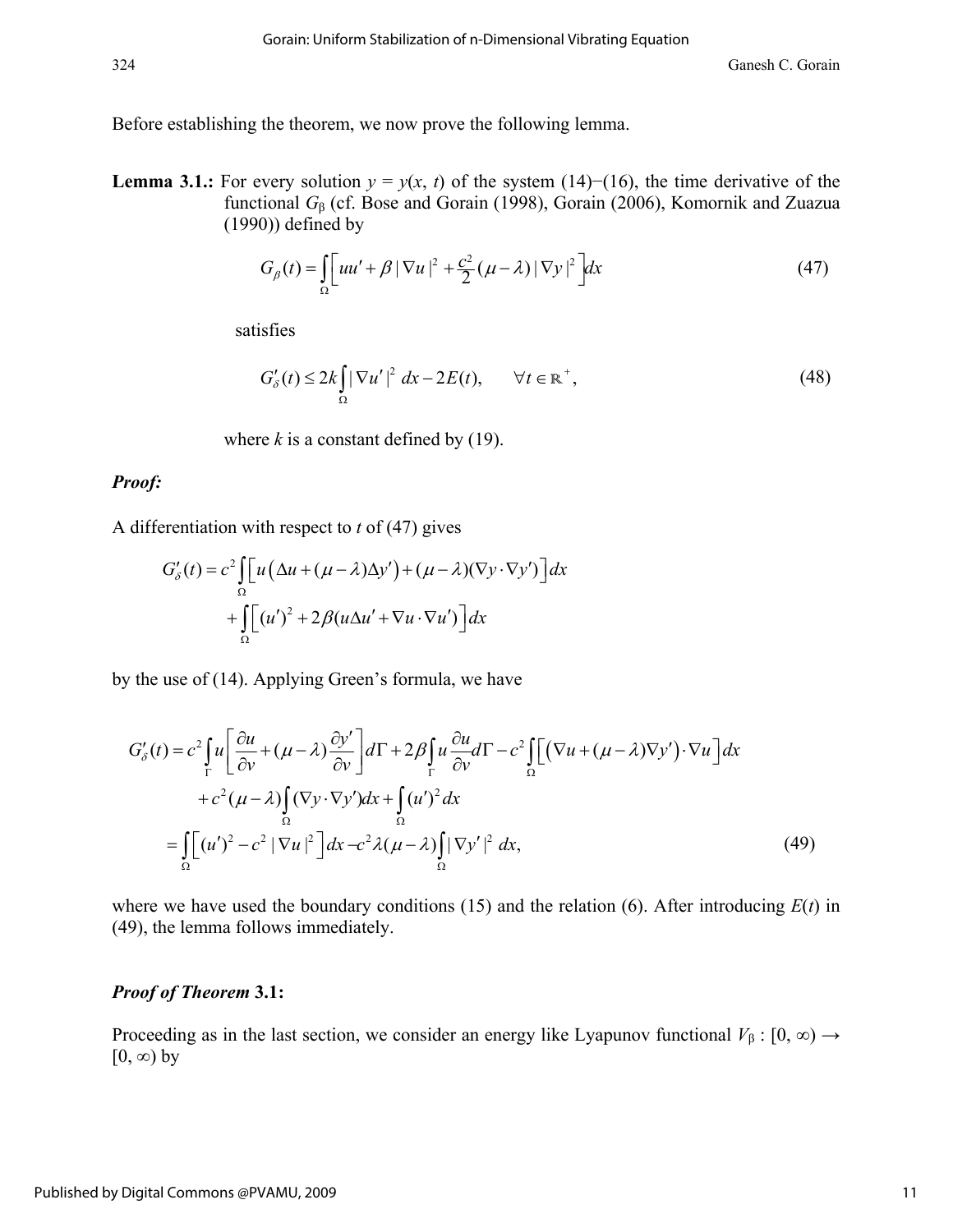AAM: Intern. J., Vol. 4, Issue 2 (December 2009) [Previously, Vol. 4, No. 2] 325 Applications and Applied Mathematics: An International Journal (AAM), Vol. 4 [2009], Iss. 2, Art. 7

$$
V_{\beta}(t) = E(t) + \frac{\beta}{k} G_{\beta}(t)
$$
\n(50)

$$
\geq \frac{1}{2} \int_{\Omega} \left( u' + \frac{\beta}{k} u \right)^2 dx + \frac{\beta^2}{2k^2} \int_{\Omega} u^2 dx
$$
  
+ 
$$
\frac{c^2}{2} \int_{\Omega} \left[ |\nabla u|^2 + \lambda (\mu - \lambda) |\nabla y'|^2 + \frac{\beta}{k} (\mu - \lambda) |\nabla y|^2 \right] dx \geq 0, \quad \forall t \geq 0
$$
 (51)

by the use of  $(17)$ ,  $(47)$  and the inequality  $(19)$ .

Now, according to the previous section, we can estimate three terms of  $G_\beta$  in (47) as

$$
\left| \int_{\Omega} uu' dx \right| \le \frac{\sqrt{k}}{c} E(t) ,\tag{52}
$$

$$
0 \le \beta \int_{\Omega} |\nabla u|^2 dx \le \frac{2\beta}{c^2} E(t)
$$
 (53)

and

$$
0 \le \frac{c^2}{2} (\mu - \lambda) \int_{\Omega} |\nabla y|^2 dx \le \mu E(t).
$$
 (54)

Hence, (47) yields the estimate

$$
-\frac{\sqrt{k}}{c}E(t) \le G_{\beta}(t) \le \left(\frac{\sqrt{k}}{c} + \frac{2\beta}{c^2} + \mu\right)E(t), \qquad \forall t \ge 0,
$$
\n(55)

and so  $V_\beta$  defined by (50) can be estimated as

$$
\left(1 - \frac{\beta}{c\sqrt{k}}\right)E(t) \le V_{\beta}(t) \le \left[1 + \left(\frac{1}{c\sqrt{k}} + \frac{\mu}{k}\right)\beta + \frac{2\beta^2}{c^2k}\right]E(t), \qquad \forall t \ge 0.
$$
 (56)

Now, if we impose a restriction on *β* by

$$
\beta < c\sqrt{k} \tag{57}
$$

Then, it follows from (56) that  $V_\beta(t) > 0$  for every  $t \ge 0$ . Next, differentiating (50) with respect to *t* and using (45) and the Lemma 3.1, we obtain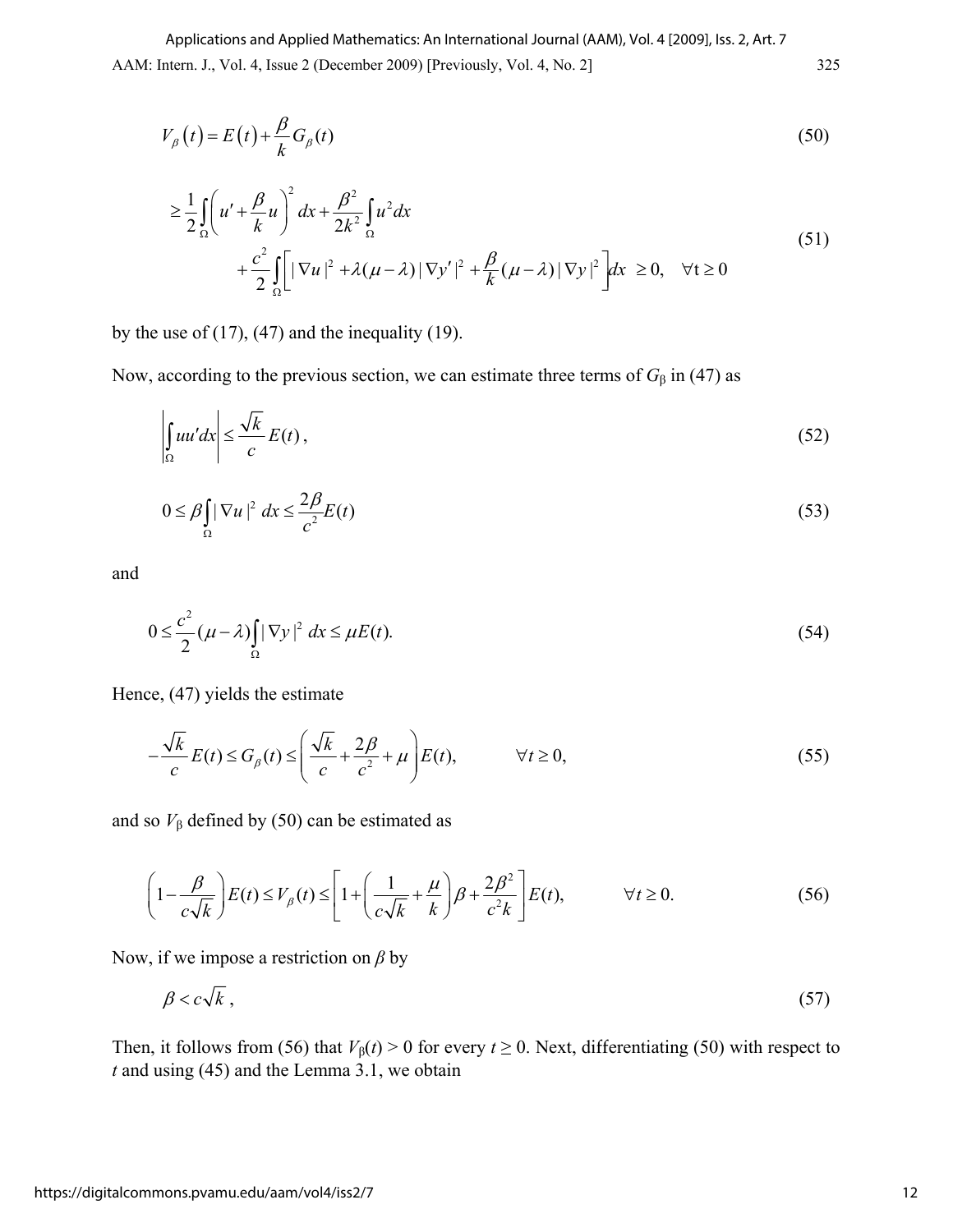326 Ganesh C. Gorain

$$
V'_{\beta}(t) < -\frac{2\beta}{k}E(t). \qquad \forall t \in \mathbb{R}^+.
$$

With the help (56), the above yields the differential inequality

$$
V'_{\beta}(t) + \xi_{\beta} V_{\beta}(t) < 0, \qquad \forall t \in \mathbb{R}^+, \tag{58}
$$

where

$$
\xi_{\beta} = \frac{\frac{2\beta}{k}}{1 + (\frac{1}{c\sqrt{k}} + \frac{\mu}{k})\beta + \frac{2\beta^2}{c^2 k}} > 0,
$$
\n(59)

the denominator of *ξ*β being also a quadratic function of the Kelvin-Voigt damping parameter *β*. Multiplying (58) by exp(*ξ*βt) and integrating over (0, *t*), we obtain

$$
V_{\beta}(t) < \exp(-\xi_{\beta}t)V_{\beta}(0), \qquad \forall t \in \mathbb{R}^+.
$$
\n
$$
(60)
$$

Finally, invoking the inequality (56) in (60), we get the result (46), where

$$
M_{\beta} = \frac{1 + \left(\frac{1}{c\sqrt{k}} + \frac{\mu}{k}\right)\beta + \frac{2\beta^2}{c^2 k}}{1 - \frac{\beta}{c\sqrt{k}}} > 1.
$$
\n(61)

Hence, the theorem.

**Remark 3.1.:** The result of the theorem 3.1 implies that the solution of the system (14)–(16) also converges uniformly to zero as time  $t \to +\infty$ , at exponentially rate  $\zeta_{\beta}$  for every initial data  $y_0 \in H^1_{\Gamma_0}(\Omega)$ ,  $y_1 \in H^1_{\Gamma_0}(\Omega)$  and  $y_2 \in L^2(\Omega)$ . Hence, it is controllable in particular, from an arbitrary initial state to a desired final state in the energy space. Again, from the expression for *ξ*β in (59) as a function of the damping parameter *, we have* 

$$
\frac{d\xi_{\beta}}{d\beta} = \frac{\frac{2}{k} (1 - \frac{2\beta^2}{c^2 k})}{\left[1 + \left(\frac{1}{c\sqrt{k}} + \frac{\mu}{k}\right)\beta + \frac{2\beta^2}{c^2 k}\right]^2}.
$$
\n(62)

Thus, exponential decay rate ξβ will be greatest when  $\beta = \frac{c\sqrt{k}}{\sqrt{2}}$  (the second order derivative of *ξ*β being negative for this *β*), satisfying the restriction (57), although

the actual value of  $\beta$  in practical cases is much smaller than its upper bound  $c\sqrt{k}$ . The corresponding maximum value of *ξ*β is then given by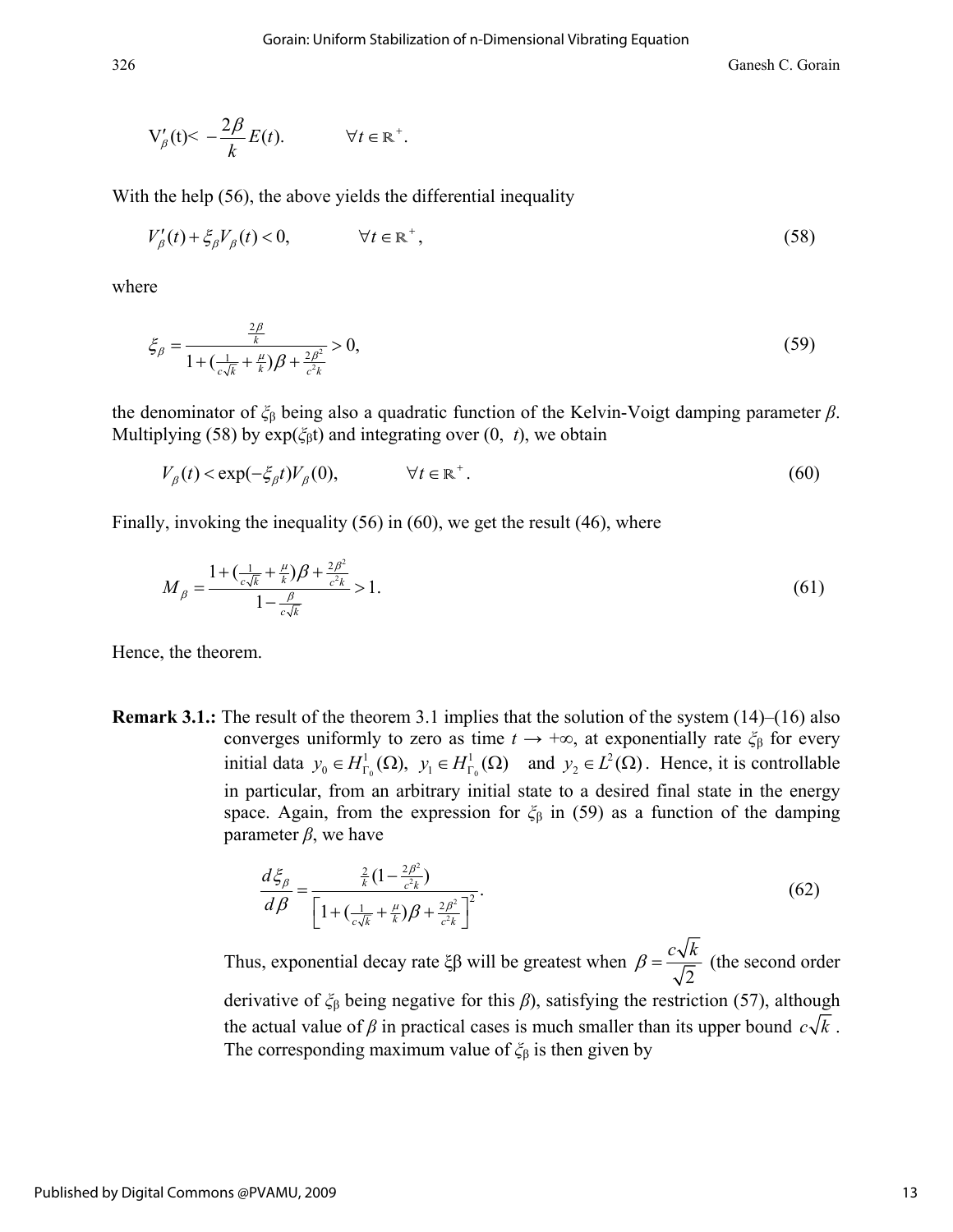$$
\xi_{\beta}(\text{max}) = \frac{2c}{(2\sqrt{2}+1)\sqrt{k} + \mu c}
$$
\n(63)

and for this 
$$
\beta = \frac{c\sqrt{k}}{\sqrt{2}}
$$
, the value of  $M_\beta$  becomes

$$
M_{\beta} = \frac{(2\sqrt{2} + 1)\sqrt{k} + \mu c}{(\sqrt{2} - 1)\sqrt{k}}.
$$
\n(64)

Thus, we see that the values found in (63) and (64) are identical corresponding to those values (43) and (44) obtained in the previous section.

### **4. Conclusions**

This study explicitly deals with uniform exponential stabilization of a class of vibration problems modeling 'standard linear model' of vicoelasticity in bounded domain in  $\mathbb{R}^n$ . To achieve the explicit forms of the results, we incorporate separately very small amount of two damping mechanism – one is of passive viscous damping and the other is of internal damping of Kelvin-Voigt type, without having to introduce any boundary damping. The results are valid even if one of the parts  $\Gamma_0$  or  $\Gamma_1$  and is empty. The procedure adopted here is direct method by constructing energy like suitable Lyapunov functional *V*. However, one may imagine such type results by the application of semigroup theory (cf. Pazy (1983)). The significant outcomes in this study are that the possible maximum exponential decay rates in two systems i.e., *ξ*δ(max) and *ξ*β(max) are the same, although the values of *ξ*δ and *ξ*β according to (38) and (59) are different. Similar result is found for the corresponding  $M_\delta$  and  $M_\beta$  according to (44) and (64). Since the formulation (3) is more general than the simple wave equation (1), the mathematical theory developed here can be realized for a class of elastic vibrations of flexible structures in *n*-dimensional space satisfying the model equation (11) or (14), such as the vibrations of elastic strings, beams, plates etc. The investigation is motivated by such considerations.

#### *Acknowledgments*

The author wishes to thank the reviewers for their valuable comments and suggestions in revising the paper.

#### **REFERENCES**

Aubin, J. P. (1979). Applied Functional Analysis, John Wiley & Sons., New York.